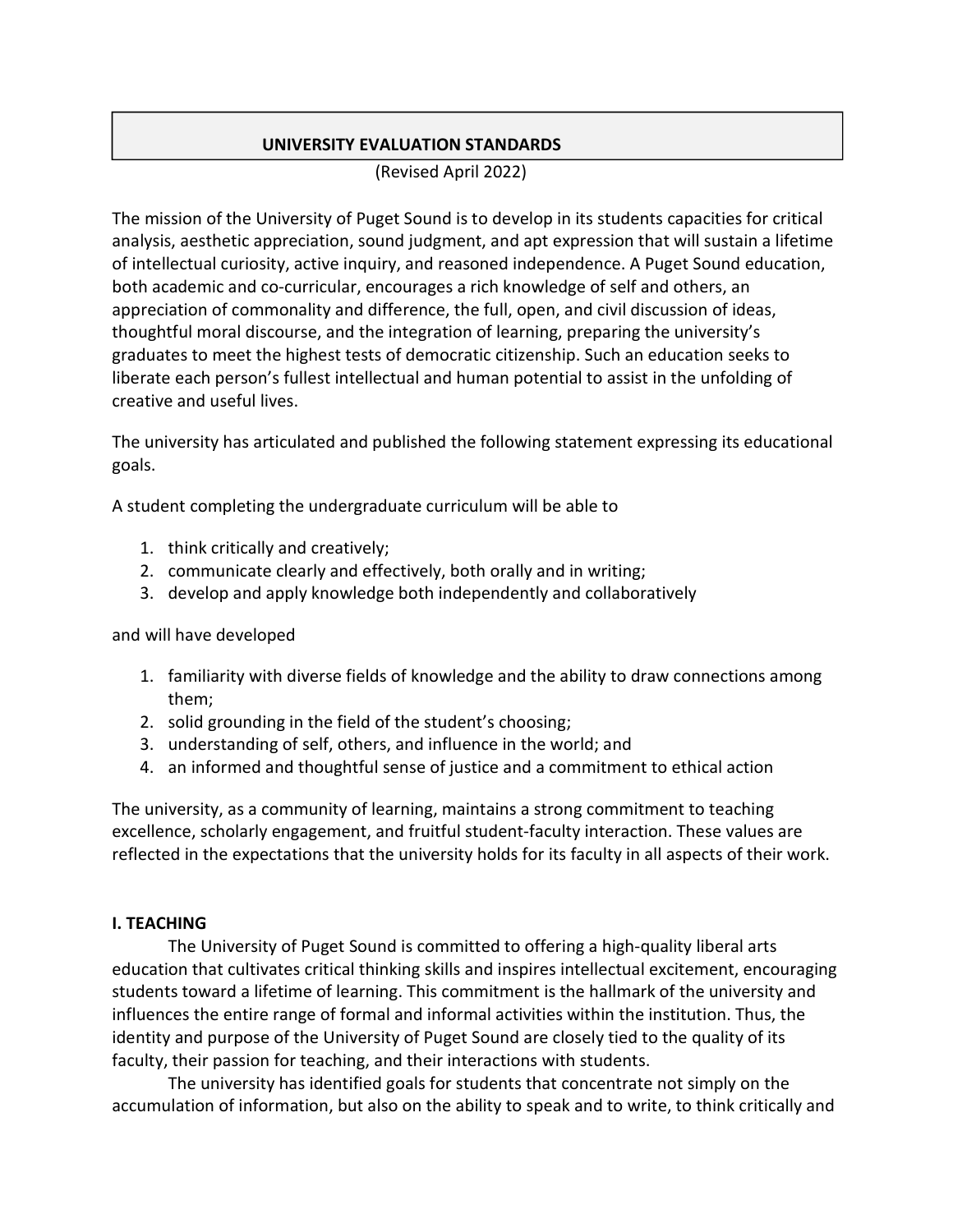creatively, and to learn both independently and collaboratively. These goals can only be met with teaching that opens the minds of students so that they see the world in a deeper and more complex way.

Proven excellence in teaching is a criterion for tenure. The ongoing pursuit of teaching excellence is also a process that continues over the entire career of a faculty member. Teachers may use a variety of methods and approaches to achieve this objective; departmental evaluation standards will reflect the variety that exists across the university and provide specific guidelines for assessing success in teaching. The goal, as called for in the mission of the university, is to develop our students' "capacities for critical analysis, aesthetic appreciation, sound judgment, and apt expression." Thus, the challenge of teaching rests with flexibility in approach and with sensitivity and concern for effectiveness.

When teachers are enthusiastic about teaching, learning, and their discipline, students become engaged in learning. Excellent teachers challenge students intellectually and equip them to meet those challenges. Excellent teaching typically involves creating effective course structure, selecting appropriate material, planning meaningful assignments, providing full and fair evaluation of students' work, and developing effective techniques for classroom presentation and management. The manner in which this is done will vary with the nature of the course (for example, lecture, discussion, or lab), as well as the level of the course (for example, introductory or advanced). Teachers seek to remain current and active in their fields to infuse intellectual energy into their teaching and to enhance the quality and integrity of the curriculum.

Students come to us from a variety of backgrounds and bring with them an array of experiences and abilities. Students' needs also vary as they progress through their university education. Excellent teachers should recognize this diverse range of students. This recognition of differences should lead to flexibility in teaching strategy and tactics to ensure the continued development of students' knowledge.

Because learning occurs in informal as well as formal settings, activities beyond the classroom are recognized as modes of teaching. Informal settings include, but are not limited to, mentoring, summer research advising, and overseeing experiential learning opportunities.

### II. PROFESSIONAL GROWTH

The mission of our university is to foster a lifetime of intellectual curiosity, and therefore the professional growth of faculty members is a matter of vital interest to the University of Puget Sound. Professional activities should reflect sustained growth across an academic career.

The university seeks to evoke in students a recognition of learning as an ongoing process that will extend far beyond their years of formal education. Faculty members serve as models of a continuing engagement with the life of the mind. Faculty members should strive to embrace the worth and dignity of the advancement of knowledge and be actively engaged in research, writing, creating, exhibiting, or performing since such a teacher is better able to convey to students the importance of these activities to intellectual development.

An important function of a university is to encourage the pursuit of knowledge and the advancement of understanding in many fields. Individual faculty members demonstrate their own intellectual vitality, contribute to the larger purposes of scholarship, and positively represent the university as a place of learning when they share their ideas in a public form.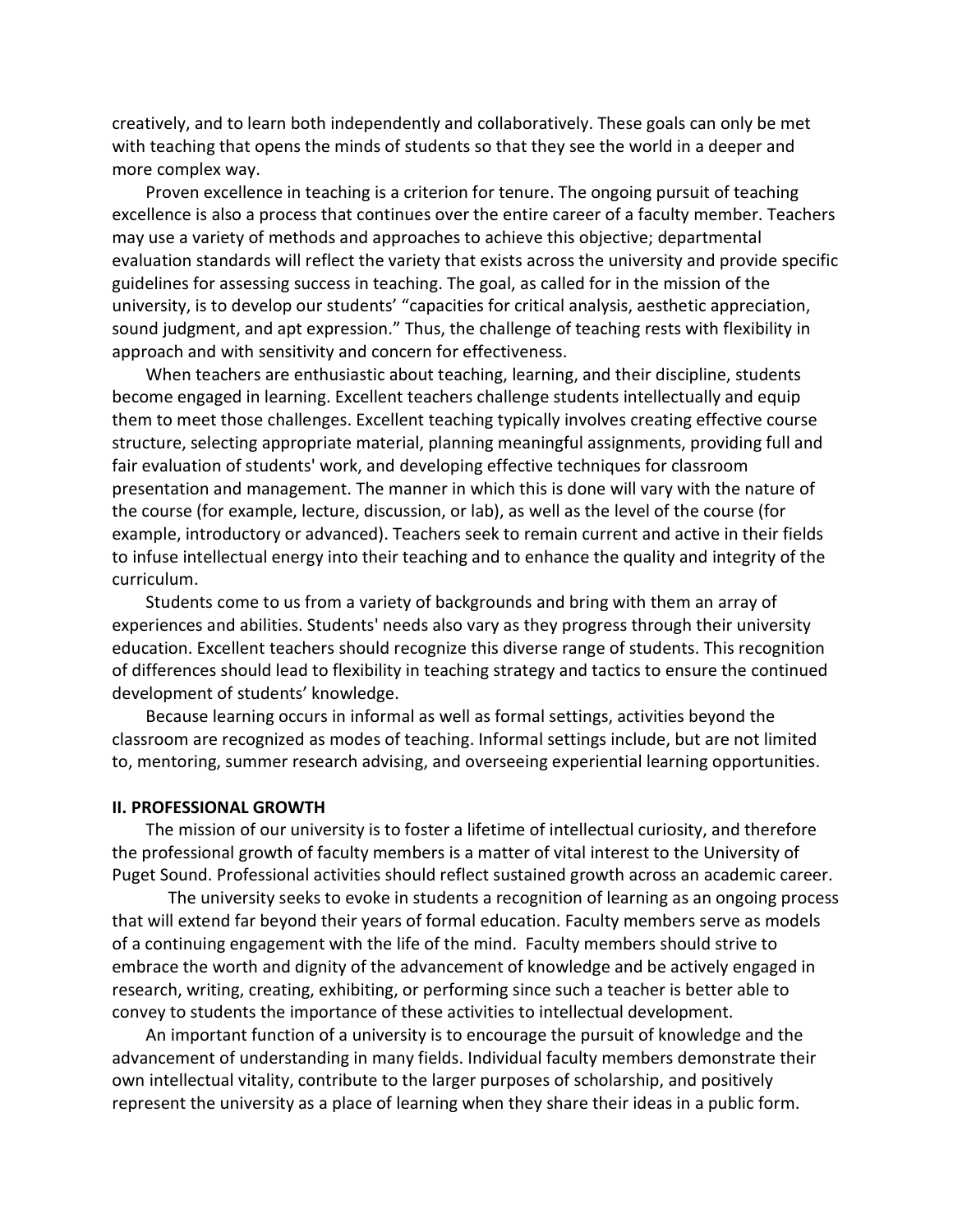Faculty members should seek opportunities for public sharing of their work.

 An important element of professional growth involves engagement with the larger professional community where ideas are debated and modified. There are many ways that a faculty member can be involved in the larger professional community including (but not limited to) peer-reviewed publication, making presentations at meetings, reviewing books or scholarly manuscripts, organizing meetings or forums, or taking leadership positions in professional societies. Faculty members must strive to be actively engaged with professional peers within an area of expertise.

### III. ACADEMIC & CAREER ADVISING

Academic advising is a significant faculty responsibility. Faculty members should be conversant with the learning community of which they are a part so that they can assist students in understanding that community and the language of university regulations and curricula. To advise students well, faculty members in all departments will need a clear understanding of university curricula, rules, regulations, and policies; an in-depth knowledge of their own departmental curriculum; knowledge of the requirements of external agencies as appropriate; sufficient knowledge of university support offices to make appropriate referrals; and familiarity with advising resources provided to them. Faculty members must show a readiness to advise, to make themselves available to students at reasonable times, to welcome students' questions and concerns, and to make appropriate referrals. Advising can be formal or informal, and faculty should be willing to share their expertise with students who are not their advisees as well as with those who are. In addition to participating in first-year advising or advising students who have chosen a major, advising can include activities such as, for example, serving as the advisor for a student club or guiding a cohort of graduate students through their program. Faculty should also be knowledgeable regarding career opportunities for students in their discipline and able to refer students to university and off-campus resources related to work experience.

#### IV. UNIVERSITY SERVICE

Tenure-track faculty must be actively engaged in university and departmental service. University service refers to faculty activities that are not part of the teaching, professional growth, and advising functions, but that advance the mission of the university. Activities under this rubric include (but are not limited to): contributing to university governance, serving the school, department, or academic program, contributing to co-curricular programs, promoting intellectual and cultural vitality on campus, and helping convey the nature and purpose of this institution to its constituencies. Individual faculty members need not participate in all areas.

In the long-term functioning of the university, the competent performance of a reasonable share of university governance and departmental service by each faculty member is indispensable. Participation in university governance, including formal standing committees, ad hoc committees and Faculty Senate, is a valuable contribution to the effective operation of the institution and ensures that faculty will, in general, have opportunities to help shape university policies. Substantial departmental service is also a necessary component of service to the university as a whole, and includes regular participation in departmental meetings and other ongoing or occasional tasks, such as searches, curriculum planning, and budget preparation.